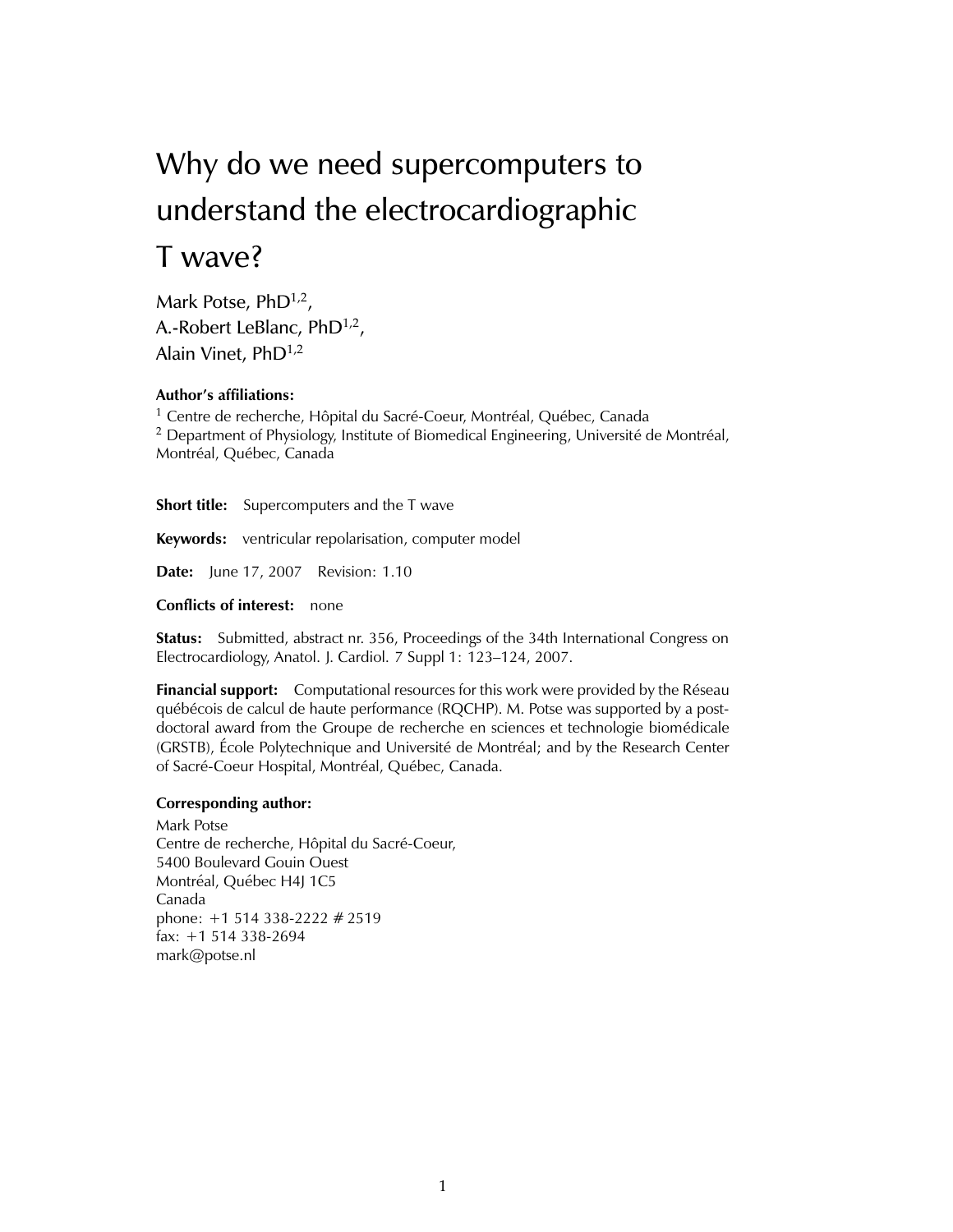## Abstract

**introduction** Propagation of depolarisation and repolarisation in myocardium result from an interplay of membrane potential, transmembrane current, and intercellular current. This process can be represented mathematically with a reactiondiffusion (RD) equation. Solving RD equations for a whole heart requires a supercomputer. Therefore, earlier models used predefined action potential (ap) shapes and fixed propagation velocities. We discuss why RD models are important when T waves are studied.

**methods** We simulated propagating AP with an RD model of the human heart, which included heterogeneity of membrane properties. Computed activation times served as input to a model that used predefined AP, and to a "hybrid model" that computed ap only during repolarisation. The hybrid model was tested with different spatial resolutions. ecgs were computed with all three models.

**results** Computed qrs complexes were practically identical in all models. T waves in the fixed-ap model had 20 to 40 % larger amplitudes in leads V1–V3. The hybrid model produced the same T waves as the RD model at 0.25-mm resolution, but underestimated T-wave amplitude at lower resolutions.

**conclusion** Fixed ap waveforms in a forward ecg model lead to exaggerated T waves. Hybrid models require the same high spatial resolution as RD models.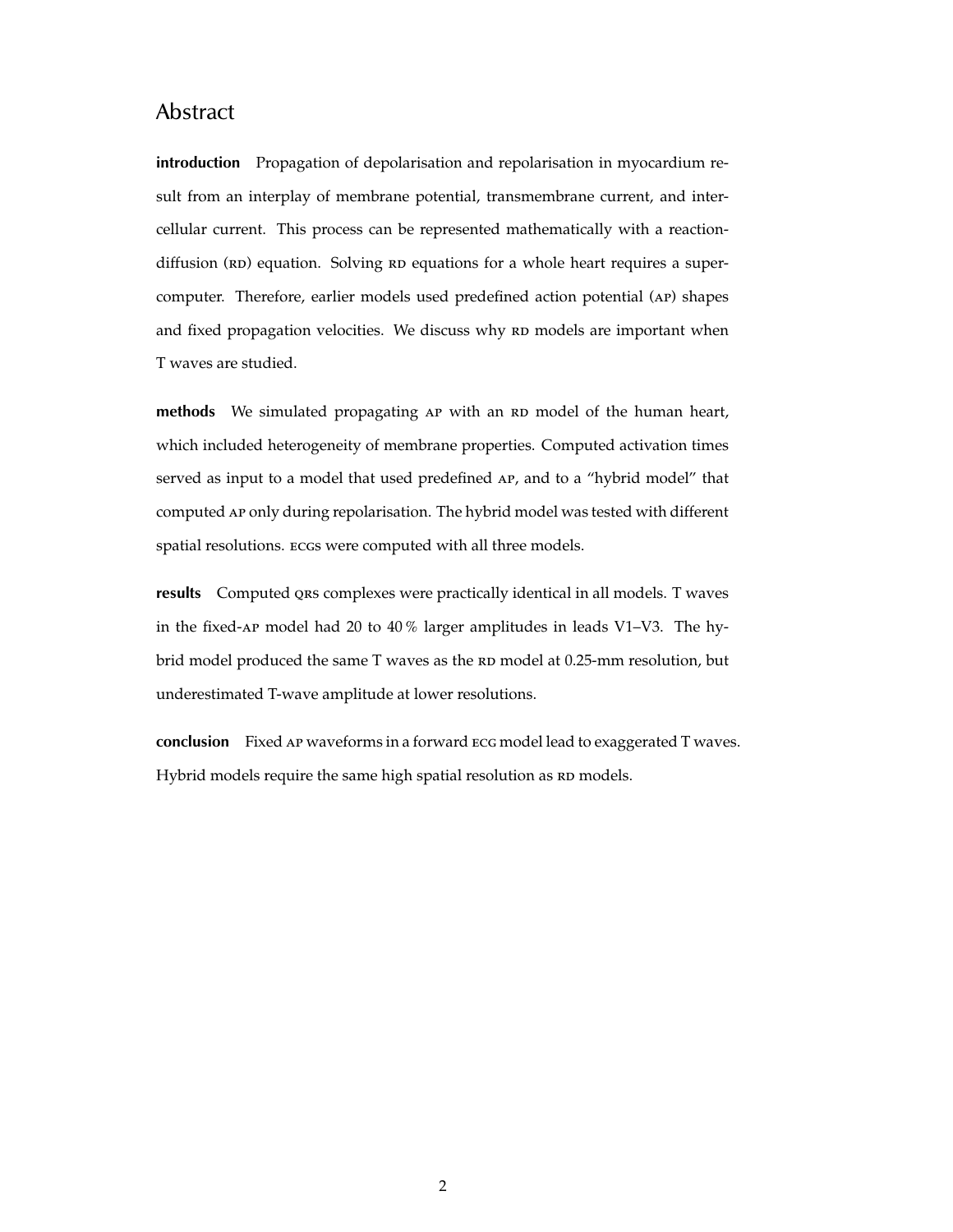## List of abbreviations

**AP** action potential, 2, 4, 5, 6, 7

**ECG** electrocardiogram, 2, 4, 5, 7

**RD** reaction-diffusion, 2, 4, 5, 7

**TNNP** Ten Tusscher–Noble–Noble–Panfilov [membrane model], 5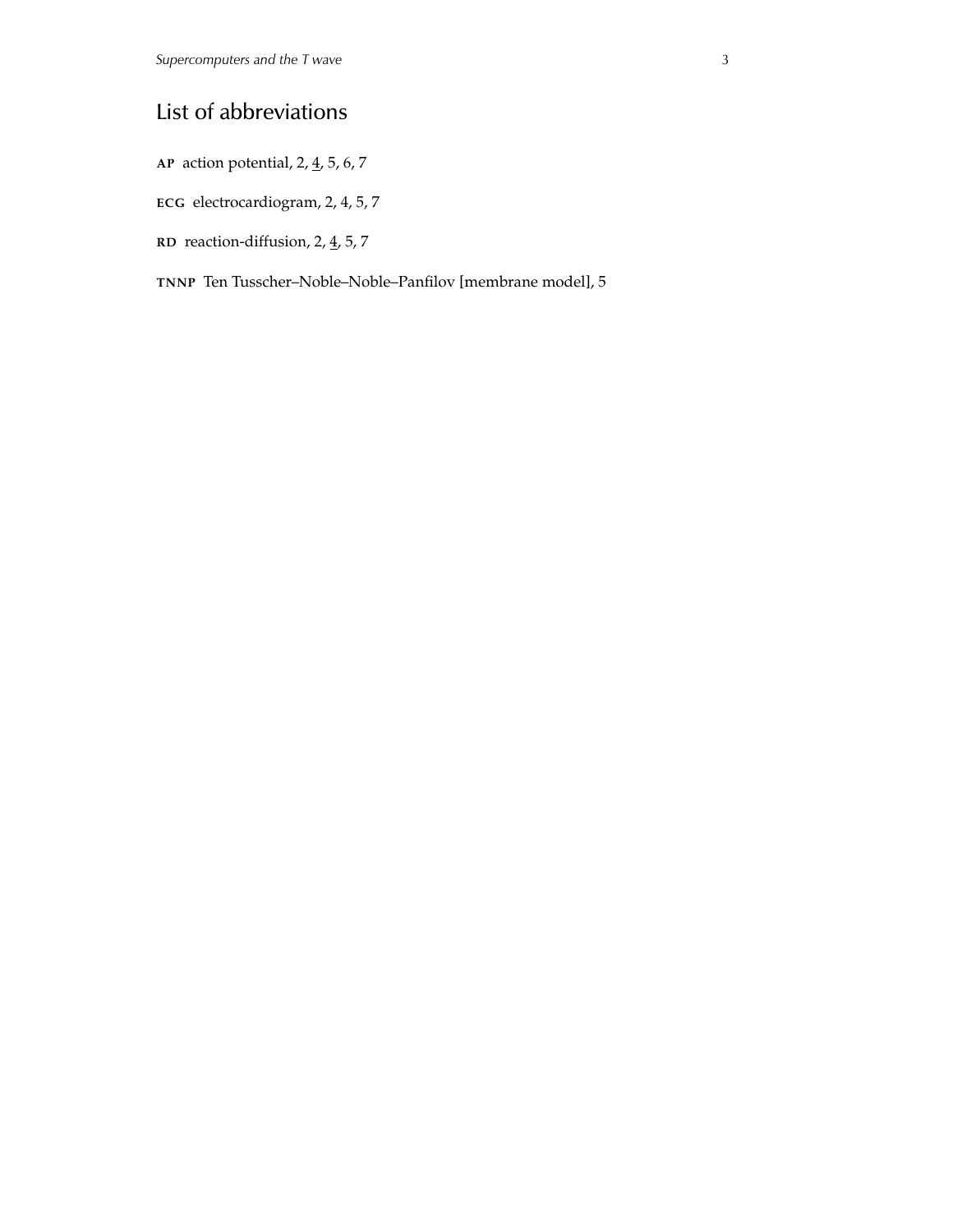## 1 Introduction

Mathematical models have played a prominent role in the study of ion channels in the cardiac cell membrane, where a succession of models, experiments, and refutations has led to the theories that are currently successful in explaining the action potential (ap) [1]. Accurate models for human ventricular myocytes are now available [2, 3]. By connecting such models together one can create a model that simulates propagating action potentials in the heart. Such models are called reaction-diffusion (RD) models, where "reaction" represents the ionic current sources and "diffusion" is the mathematical description of the current spread through the tissue.

Because of the steepness of the myocardial action potential upstroke, and the consequent steepness of the spatial distribution of transmembrane potential, reactiondiffusion models must have a high spatial resolution of 0.1 to 0.25 mm. Thus, modeling an entire (human) heart with such models requires evaluation of potentials at 12 million points or more [4]. Such models require at least 8 GB memory – twice as much as a personal computer can possibly have – and take several days of processor time to compute a single heartbeat. Supercomputers with tens or hundreds of processors and very large memory are typically used to run such models [5].

A more economical way to model the entire heart is to assume a fixed ap shape and fixed propagation velocities [6]. This removes the need to evaluate ionic currents and diffusion currents at millions of sites, and allows the use of a much lower spatial resolution (in the order of 1 mm). The disadvantage of this approach is that ap changes due to electrical current flow between cells with different characteristics or different activation times are not taken into account.

One of the compromises that can be made between reaction-diffusion and fixedap models is a reaction-diffusion model at low spatial resolution. Because such a model would not be able to simulate propagated depolarisation, its elements must be stimulated at fixed activation times. The advantage over a fixed-ap model is that the effect of cellular coupling is taken into account during the plateau and repolarisation phase of the ap.

We compared the accuracy of such models for the purpose of ECG simulation.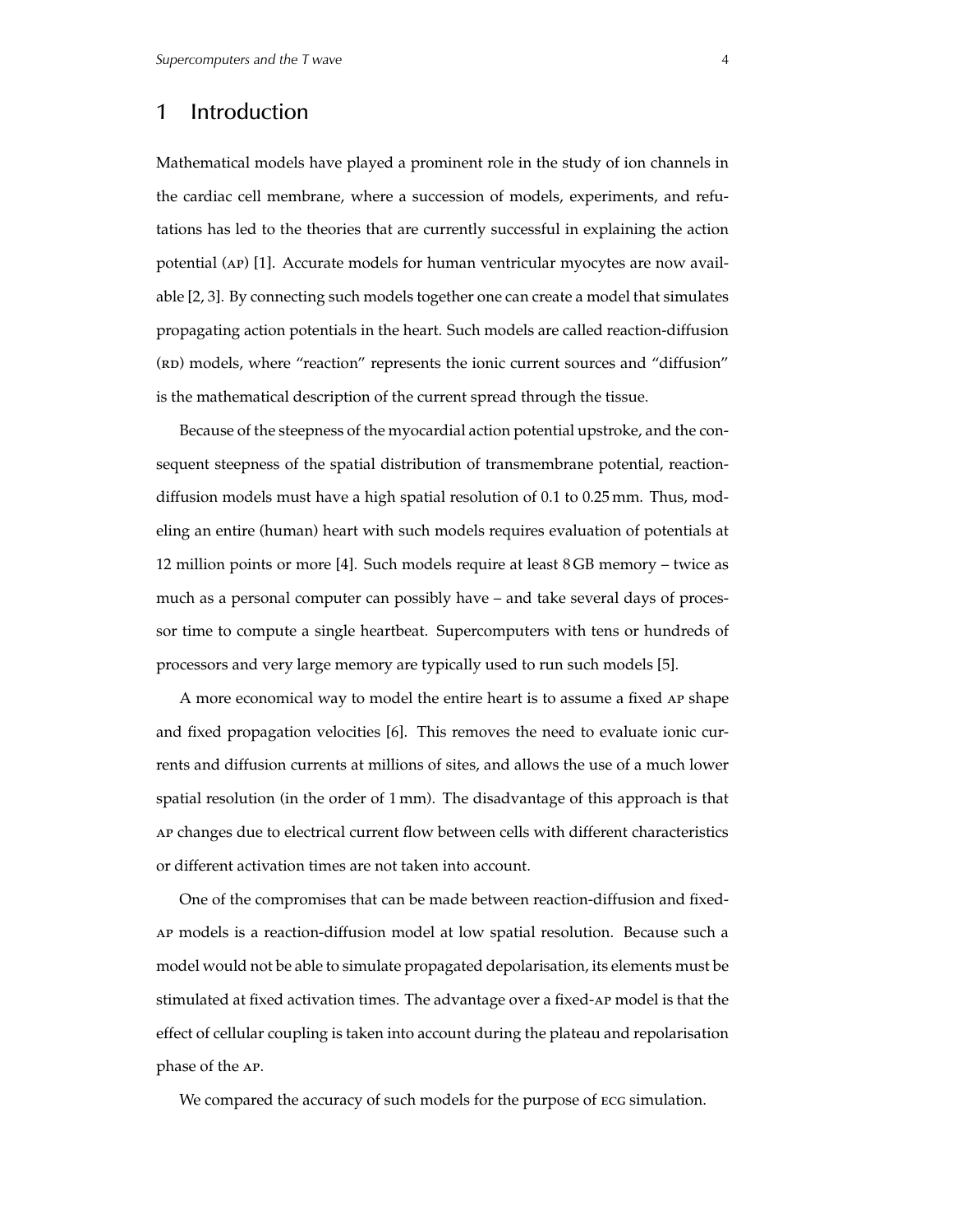#### 2 Methods

We simulated propagating AP with an RD model of the human heart at 0.25-mm resolution. Details of this model have been described previously [4, 5]. Ionic currents were computed with the 2004 version of the TNNP model of the human ventricular myocyte [3]. The model included transmural and left to right-ventricular heterogeneity of membrane properties. Computed activation times served as input for two simplified models:

- a "fixed-ap" model, which used predefined ap, and
- a "hybrid model," an RD model in which all cells were stimulated at fixed times, but ap shapes were computed.

Fixed ap were obtained from simulations of isolated cells, and represented the same heterogeneity of cell types as the heart model. The hybrid model was tested with spatial resolutions of 0.25, 0.5, and 1.0 mm. ECGs were computed with all three models.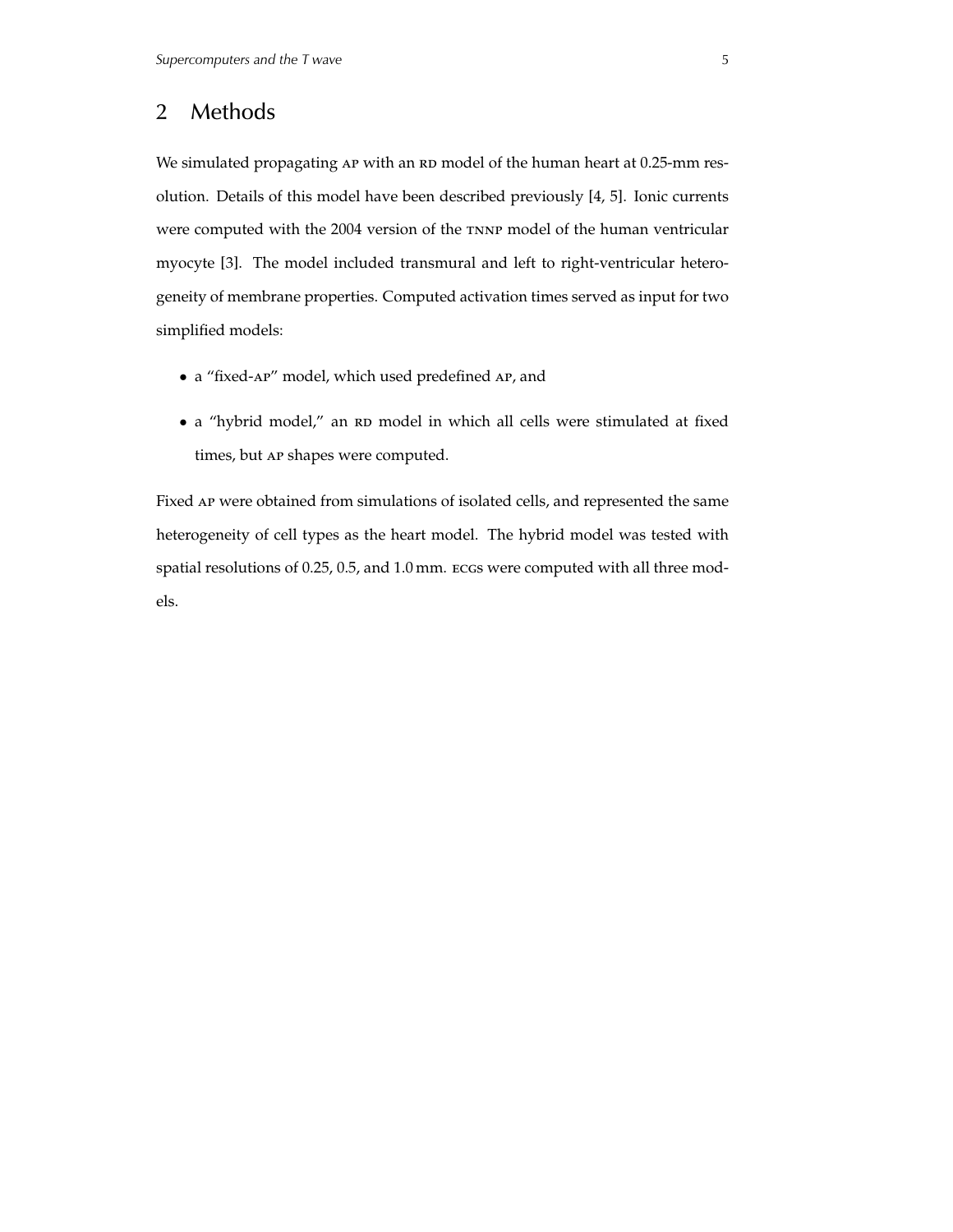#### 3 Results

As expected, computed QRS complexes were practically identical in all models. Figure 1 shows that T waves in the fixed-ap model had 20 to 40 % larger amplitudes in the precordial leads V1–V3, became biphasic in lead III, and notched in leads II and aVF. In contrast, the hybrid model produced the same T waves as the RD model at 0.25-mm resolution, but underestimated T-wave amplitude in V1–V3 at lower resolutions. The case of 1-mm resolution is shown in figure 2.

[Figure 1 about here.]

[Figure 2 about here.]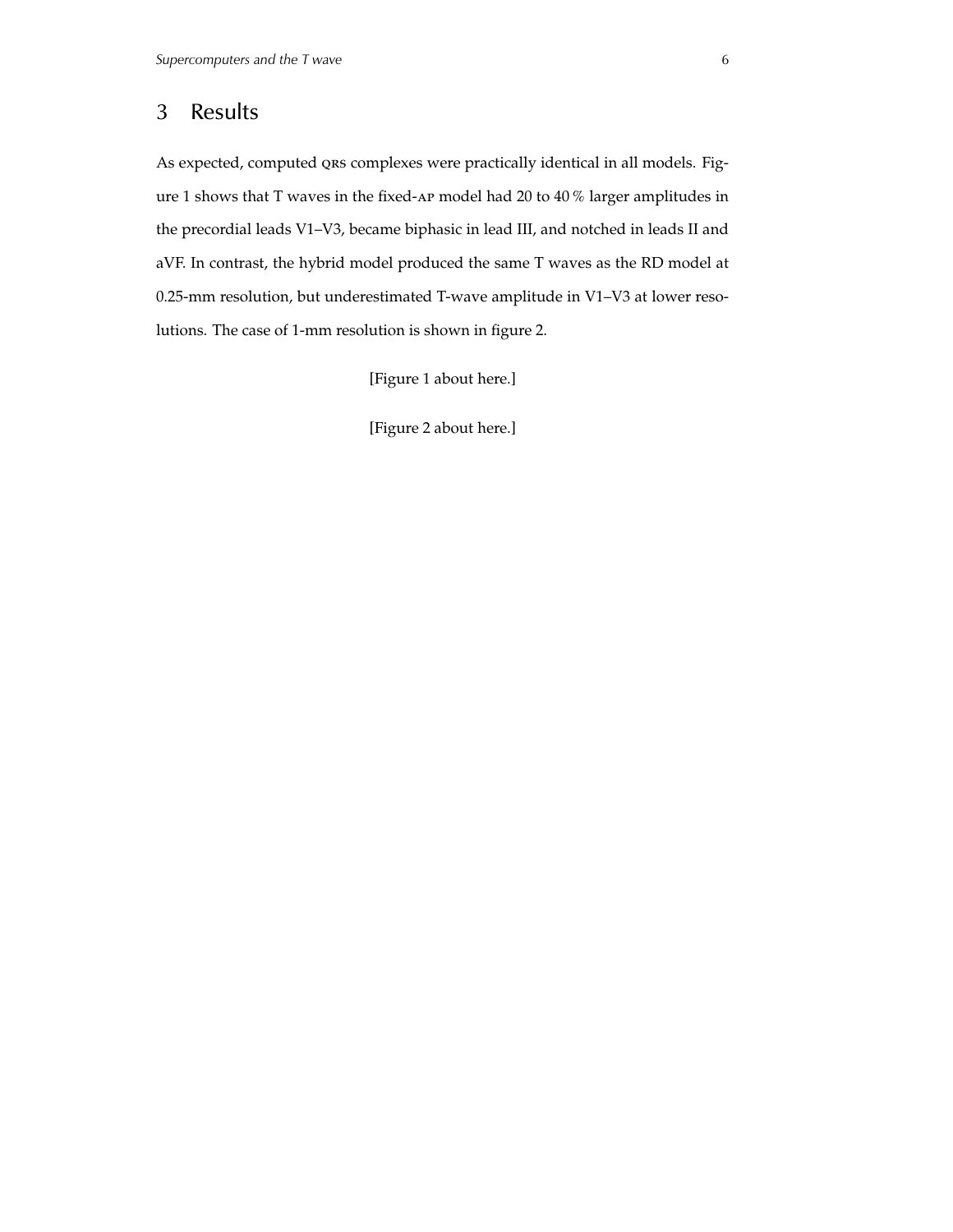#### 4 Discussion

Fixed ap waveforms in a forward ecg model can lead to exaggerated T waves. Hybrid models only equal RD models when used with the same spatial resolution. This presents only a very small efficiency improvement over a full RD model. Thus, accurate simulation of electrocardiographic T waves does require an RD model. In contrast, the qrs complex is not very sensitive to the shape of the ap, and can be simulated with any model that correctly represents activation times [6, 7]. Only in case of severe propagation problems does this imply the use of an RD model.

The differences in T-wave shape that we observed are probably specific for strong transmural heterogeneity of repolarisation times. If such large gradients are not present in a model, the use of high spatial resolution is likely to be less important.

Our hybrid model used activation times determined by our RD model. Using exactly the same activation times allowed us to determine T-wave changes independent of activation order. In practice, of course, activation times for a hybrid model must be computed somehow. Typically, fixed propagation velocities are used for such purposes [6]. Another interesting method is to use a modification of the membrane model that slows down the depolarizing sodium current to make the depolarisation wavefront thicker and less steep [8]. This allows the use of a lower spatial resolution. However, the side effects of such modifications are hard to predict, so this method too should be used with caution.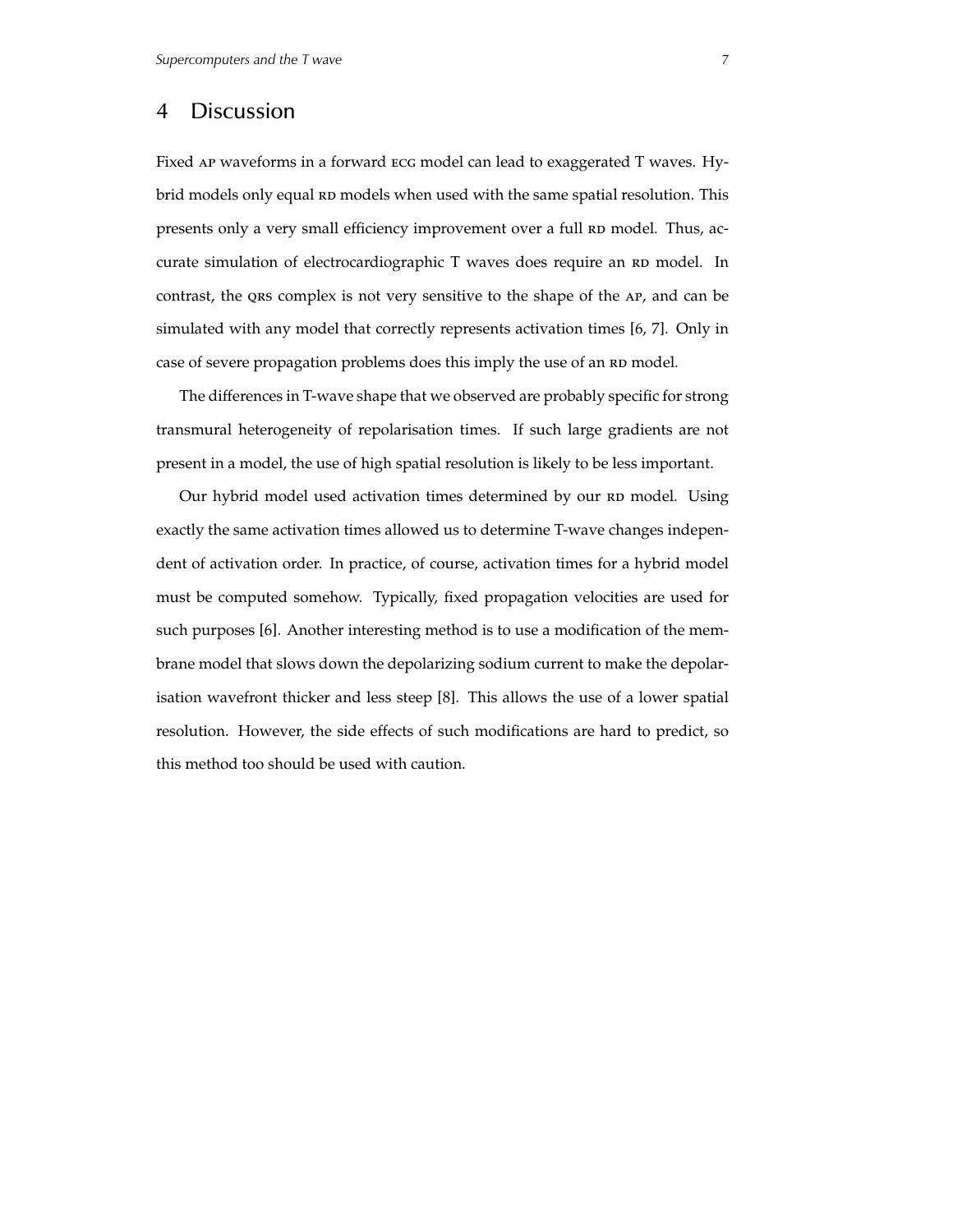#### References

- [1] Noble D, Rudy Y. Models of cardiac ventricular action potentials: iterative interaction between experiment and simulation. Phil. Trans. Roy. Soc. London; Phys. Sc. 2001; 359:1127– 1142.
- [2] Iyer V, Mazhari R, Winslow RL. A computational model of the human left-ventricular epicardial myocyte. Biophys. J. 2004; 87:1507–1525.
- [3] ten Tusscher KHWJ, Noble D, Noble PJ, Panfilov AV. A model for human ventricular tissue. Am. J. Physiol. Heart Circ. Physiol. 2004; 286:H1573–H1589.
- [4] Trudel MC, Dubé B, Potse M, Gulrajani RM, Leon LJ. Simulation of propagation in a membrane-based computer heart model with parallel processing. IEEE Trans. Biomed. Eng. 2004; 51:1319–1329.
- [5] Potse M, Dubé B, Richer J, Vinet A, Gulrajani RM. A comparison of monodomain and bidomain reaction-diffusion models for action potential propagation in the human heart. IEEE Trans. Biomed. Eng. 2006; 53:2425–2435.
- [6] Lorange M, Gulrajani RM. A computer heart model incorporating anisotropic propagation: I. Model construction and simulation of normal activation. J. Electrocardiol. 1993; 26:245–261.
- [7] Colli Franzone P, Guerri L. Spreading of excitation in 3-D models of the anisotropic cardiac tissue. I. validation of the eikonal model. Math. Biosci. 1993; 113:145–209.
- [8] Bernus O, Verschelde H, Panfilov AV. Modified ionic models of cardiac tissue for efficient large scale computations. Phys. Med. Biol. 2002; 47:1947–1959.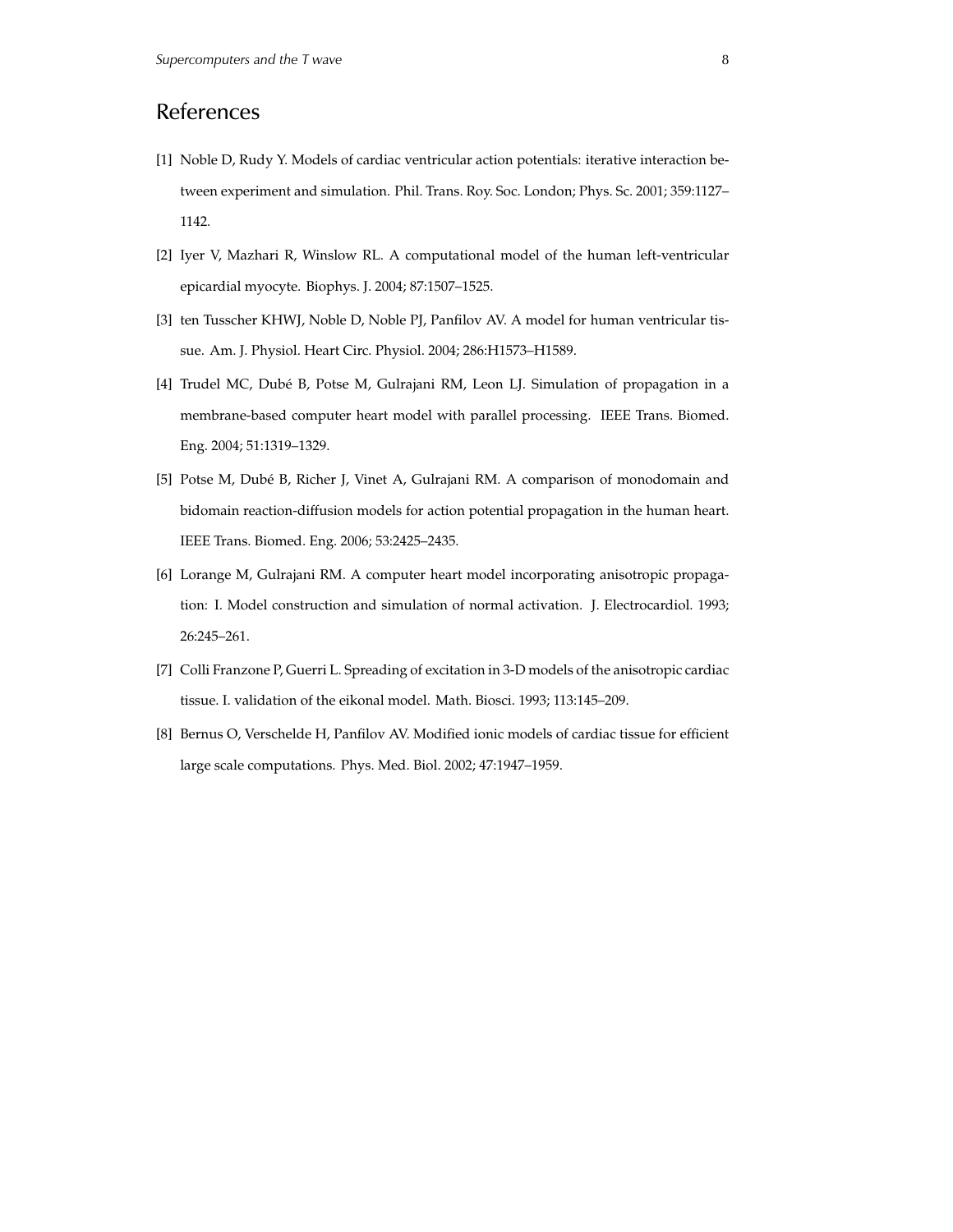

**Figure 1:** *ECG simulated by the full RD model (black) and by the fixed-AP model (red online/grey). Tick marks at the horizontal axis are placed at 100-ms intervals. The vertical scale is in milliVolts.*